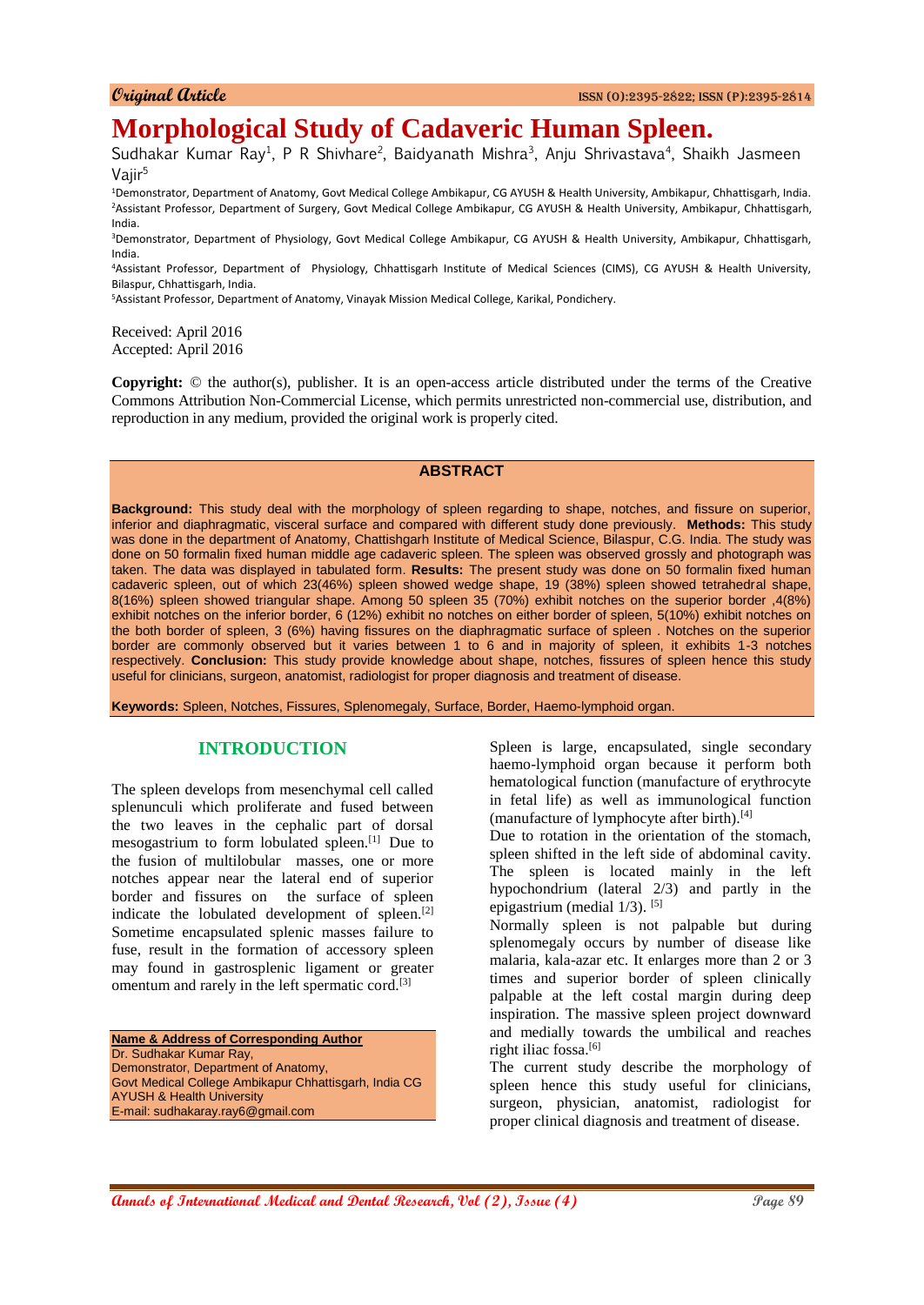# **MATERIALS AND METHODS**

During routine educational dissection of abdomen for undergraduate student (MBBS) in a middle aged Indian cadaver in the department of Anatomy, Chattishgarh Institute of Medical Science, Bilaspur, C.G. India. The body was embalmed and preserved as standard procedure by injecting formalin based preservative (10% formalin) and stored in 7% formalin filled plastic tank. A total 50 human middle age cadaveric spleen were studied. The organ was observed grossly and photograph was taken with 13-mega pixel camera. The splenic shapes, notches, fissure were studied with regard to different border (i.e superior and inferior border) and surface (i.e Diaphragmatic and Visceral surface). The data was analysed in tabulated form.

### **RESULTS**

The present study was done on 50 formalin fixed human cadaveric spleen. Out of which 23 (46%) spleen showed wedge shape, 19 (38%) spleen showed tetrahedral shape and 8 (16%) spleen showed triangular in shape. Among 50 spleen, 35(70%) exhibit notches on the superior border [Figure 1], 4(8%) exhibit notches on the inferior border, 6 (12%) exhibit no notched on either border, 5 (10%) exhibited notches on the both border of spleen [Figure 2] and 3 (6%) having fissures on the diaphragmatic surface of spleen. Notches on the superior border varies between 1 to 6 but majority of spleen showed 1 to 3 splenic notches.

Spleen is the largest lymphatic organ of our body and play very important role in manufacture of RBCs in fetal life, immunity to the body, filter blood, store RBCs and release during required.<sup>[7]</sup> Adult spleen having following external feature, 2 end (anterior and posterior end), 3 border (superior, inferior and intermediate border), 2 surface (Diaphragmatic and visceral surface). The dimension of spleen are describe as 2.5 cm thickness, 7.5 cm breath, 12.5 cm length and 150 gm weight.[8]

In the present study, we observed 50 spleen and we compared our study with previous study. We observed that in our study 23(46%) spleen showed wedge in shape [Figure 3], 19 (38%) spleen showed tetrahedral [Figure 4] and 8 (16%) spleen showed triangular in shape [Figure 5] but previous study about shape of spleen exhibit  $44\%^{[9]}$ , 61.26 %<sup>[10]</sup>, 40%<sup>[11]</sup>, 33.87%<sup>[12]</sup>, 33.9%<sup>[13]</sup> wedge shape spleen,  $14\%$  <sup>[9]</sup>,  $21.62\%$  <sup>[10]</sup>,  $20\%$ <sup>[11]</sup>,  $32.25\%$ <sup>[12]</sup>, 15%<sup>[13]</sup> tetrahedral shape spleen,  $42\%$ <sup>[9]</sup>, 12.6%<sup>[10]</sup>, 32%[11],19.35 %[12], 33.9 %[13] triangular shape spleen, 3.6% <sup>[10]</sup>, 8%<sup>[11]</sup>, 8.06% <sup>[12]</sup>, 9.4% <sup>[13]</sup> oval shape spleen, 0.90% **[10]** , 6.45% [12], 3.7% [13] heart shape spleen, and  $3.7\%$  <sup>[13]</sup> semilunar shape spleen respectively which displayed in [Table 2].

Table 1: Showing border and surface with or without notches and fissures **Border and surface with or without notches and fissures N [%]** Notches in the superior border 1 35 (70%) Notches in the inferior border  $4(8\%)$ 

| Notches in the superior border        | 35 (70%)  |
|---------------------------------------|-----------|
| Notches in the inferior border        | $4(8\%)$  |
| Absence of notches in either border   | 6(12%)    |
| Presence of notches in both border    | $5(10\%)$ |
| Presence of fissures in Diaphragmatic | 3(6%)     |
| surface                               |           |

| <b>Table 2:</b> Compare the shape of spleen with present and previous study |                     |                    |                   |       |       |                          |  |  |
|-----------------------------------------------------------------------------|---------------------|--------------------|-------------------|-------|-------|--------------------------|--|--|
| <b>Study</b>                                                                | Shape of Spleen [%] |                    |                   |       |       |                          |  |  |
|                                                                             | Wedge               | <b>Tetrahedral</b> | <b>Triangular</b> | Oval  | Heart | <b>Semilunar</b>         |  |  |
| Hollinshed Wh. et al. [1982]                                                | 44%                 | 14%                | 42%               |       |       |                          |  |  |
| Chaware Pn et al. [2012]                                                    | 61.26%              | 21.62%             | 12.61%            | 3.6%  | 0.9%  |                          |  |  |
| Rao S et al. [2013]                                                         | 40%                 | 20%                | 32%               | 8%    |       |                          |  |  |
| Chaudari MI et al.[2014]                                                    | 33.87%              | 32.25%             | 19.35%            | 8.06% | 6.45% | $\overline{\phantom{a}}$ |  |  |
| Sangeeta M et al. [2015]                                                    | 33.9%               | 15%                | 33.9%             | 9.4%  | 3.7%  | 3.7%                     |  |  |
| <b>Present Study 2016</b>                                                   | 46%                 | 38%                | 16%               |       |       |                          |  |  |

In this study we observed 35(70%) spleen having notches in the superior border, 4 (8%) spleen having notches in the inferior border, 6(12%) spleen having no notch on either border, 5 (10%) having notch in both border which display in [Table 1]. But previous study displayed 98%<sup>[14]</sup>, 70  $\%$ <sup>[15]</sup>, 95%<sup>[16]</sup>, 63.35%<sup>[17]</sup> notches in the superior border and  $2\%$  <sup>[14]</sup>, 14%<sup>[15]</sup>, 3.3% <sup>[16]</sup>, 10% <sup>[17]</sup> notches in the inferior border respectively. Which display in [Table 3]. In this study 3 (6%) spleen showed fissure in the diaphragmatic surface [Figure 6].

| <b>Table 3:</b> Compare the variation of notches in superior and inferior border |              |                  |                 |                     |                      |  |  |  |
|----------------------------------------------------------------------------------|--------------|------------------|-----------------|---------------------|----------------------|--|--|--|
|                                                                                  | <b>Study</b> |                  |                 |                     |                      |  |  |  |
| Variation in                                                                     | Das S et al. | Sivanageswara et | Girish v et al. | R. Siva Chidambaram | <b>Present study</b> |  |  |  |
| notches in spleen                                                                | [2008]       | al. [2013].      | [2014]          | et al. $[2015]$     | 2016                 |  |  |  |
| <b>Superior border</b>                                                           | 98%          | 70%              | 95%             | 63.35%              | 70%                  |  |  |  |
| <b>Inferior border</b>                                                           | 2%           | 14%              | 3.3%            | 10%                 | 8%                   |  |  |  |

**Annals of International Medical and Dental Research, Vol (2), Issue (4)** Page 90

## **DISCUSSION**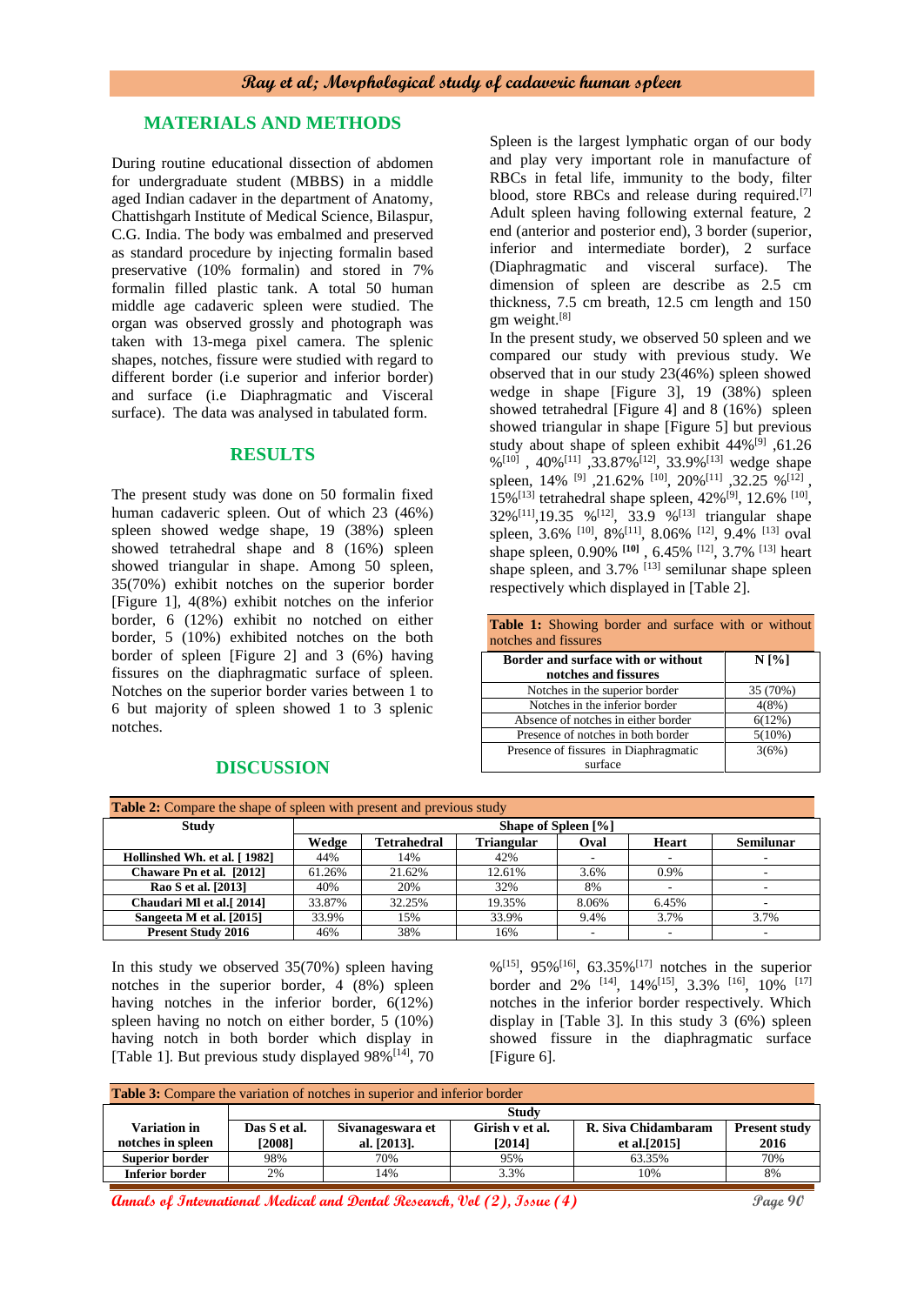# **Ray et al; Morphological study of cadaveric human spleen**

Various diseases like malaria, cirrhosis of liver, chronic myeloid leukemia, Kala-azar etc cause enlargement of spleen called splenomegaly. During splenomegaly superior, border of spleen palpable at the left costal margin, hence this study useful for clinicians, physician, surgeons, anatomist, radiologist for proper clinical diagnosis and treatment of disease.



**Figure 1**: Notches in superior border.



**Figure 2**: Notches in superior border and inferior border.







**Figure 5**: Triangular shape spleen



**Figure 6**: Fissures in diaphragmatic surface of spleen

#### **CONCLUSION**

The spleen most frequently injured organ in the abdomen due to external trauma. Usually spleen is not palpable but during number of disease like kala- azar, malaria it became enlarges. The present study provide knowledge of shape, notches, fissure of spleen hence this study useful for clinicians, surgeon, anatomist, radiologist for proper diagnosis and treatment of disease.

## **REFERENCES**

- 1. Singh vishram, text book of anatomy, abdomen and lower limb. 2nd ed., vol. 2, Elseiver. 2014: p 106-107.
- 2. Sadler, T. W. Langman's Medical Embryology. Baltimore, Lippincott Williams & Wilkins, 2000: p277
- 3. Datta A.K. Essential of Human anatomy, thorax and abdomen . 9th ed., 2010: p 272
- 4. Standring, S. Gray's Anatomy. The Anatomical Basis of Clinical Practice. New York, Elsevier Churchill Livingstone. 2005: p.1239-44.
- 5. Datta A.K. Essential of Human anatomy, thorax and abdomen. 9th ed., 2010: p 267.
- 6. Kulkarni, NV. Clinical Anatomy. Jaypee Brothers Medical Publishers Private Limited; New Delhi, 2nd ed. p.700-703
- 7. Williams, NS. Bulstrode, CJK Ronan O'Connell, P. Bailey & Love's. Short Practice of Surgery. Hodder Arnold .London., 25th ed .2008; 1101-1110.
- 8. Kato T, Tzakis AG, Selvaggi G, Gaynor JJ, Takahashi H, Mathew J, et al. Transplantation of the Spleen Effect of Splenic Allograft in Human Multivisceral Transplantation. Ann Surg. 2007; p 246:436-46.
- 9. Hollinshed WH. Anatomy for Surgeons. 3rd ed., Vol. 2. New York: Harper and Row; 1982. p 436-45.

**Annals of International Medical and Dental Research, Vol (2), Issue (4) Page 91**